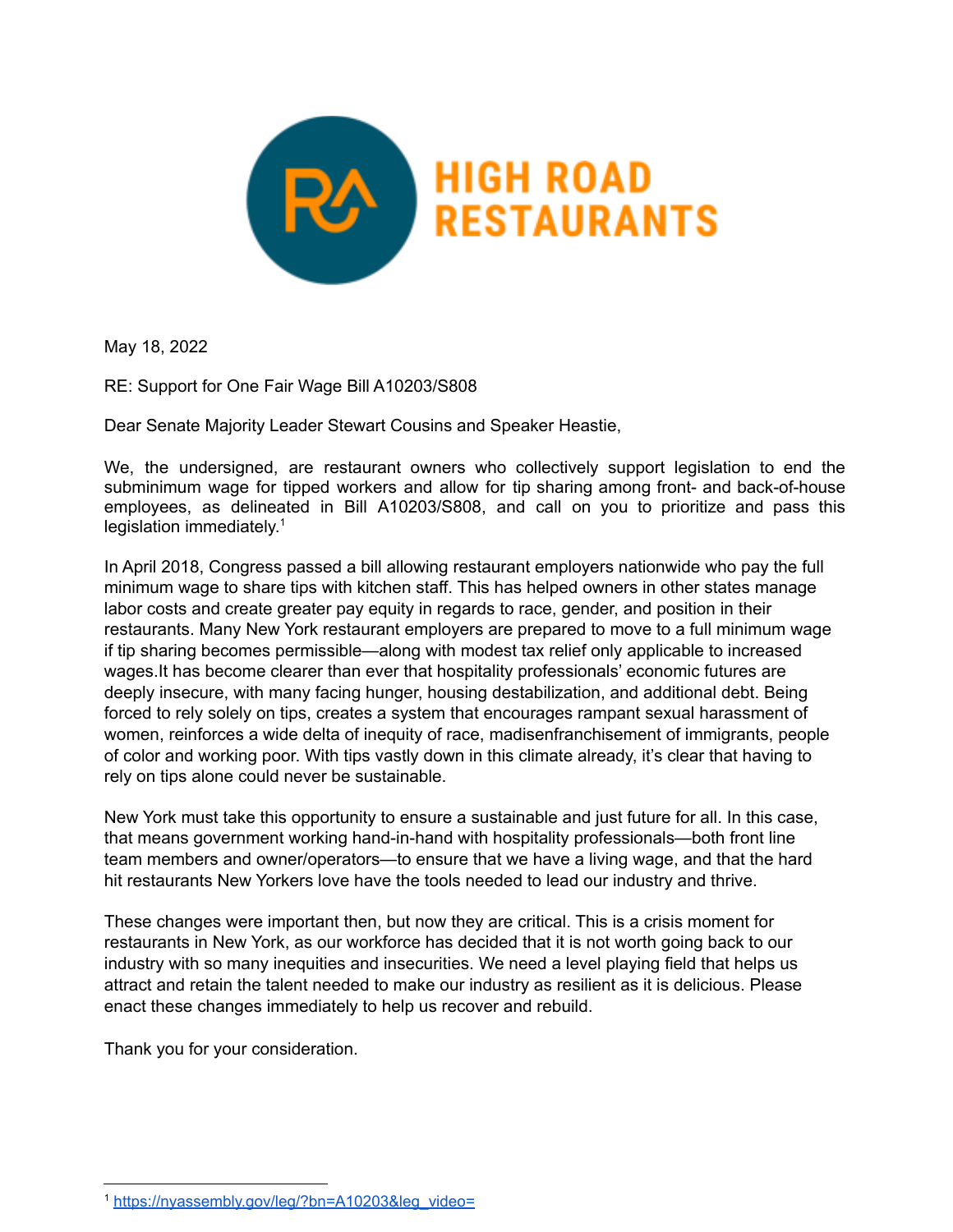## **NEW YORK RESTAURANT OWNERS**

Michael Lastoria, &pizza Jose Andres, ThinkFoodGroup Dennis Meheil, Buffalo Wild Wings Danny Meyer, Union Square Hospitality Group David Chang, Momofuku Russell Jackson, Reverence Evan Hanzcor, Egg Michael Fuquay, The Queensboro Yency Perez, Barepas Dragan Ristovski, Marlow Bistro Yajaira Saavedram, La Morada Beejhy Barhany, Tsion Cafe Peter Cheung, Hide-Chan Ramen Mary Cleaver, Cleaver Co, The Green Bottle, and Table Green Elena Barcenes, Rincón Salvadoreno Soogil Lim, SOOGIL Elizabeth Murray, The Marlow Collective Marjanne Motamedi, Cibo E Vino Melissa Morales, Pomp and Circumstance Hospitality Giselle Malave, Sapoara Mutale Kanyanta, LOCALS BKNY Elisa Lyew, Love Bites Dessert Atelier Stephanie Gross, Wonderville Ioana Hercberg, La Cantine Ingrid Ammann, Mad Tropical Leo Tineo, The Sampler Greg Curley, Abe's Pagoda Bar and The Double Windsor Scott Hawley, Otis Paul Cacici, Carmenita's Italian Specialties Julian Mohamed, The Wandering Barman Darren Grenia, Yours Sincerely Gavin Morse, Darkness Ventures Henry Glucroft, Sunrise/Sunset and Petra Rachel Allswang, Le Garage Jae Lee, Nowan Sabrina De Sousa, Dimes Laura Regan, Outerborougharts LLC Latoya Anderson, Caribbean Starr Restaurant Matthew Hamilton, Rosalu Josh Morales, Slick Willie Table & Bar Koorosh Bakhtiar, Jajaja Plantas Mexicana Marie Tribouilloy, Ops Brian Keyser, Casellula Christopher Bates, FLX Table